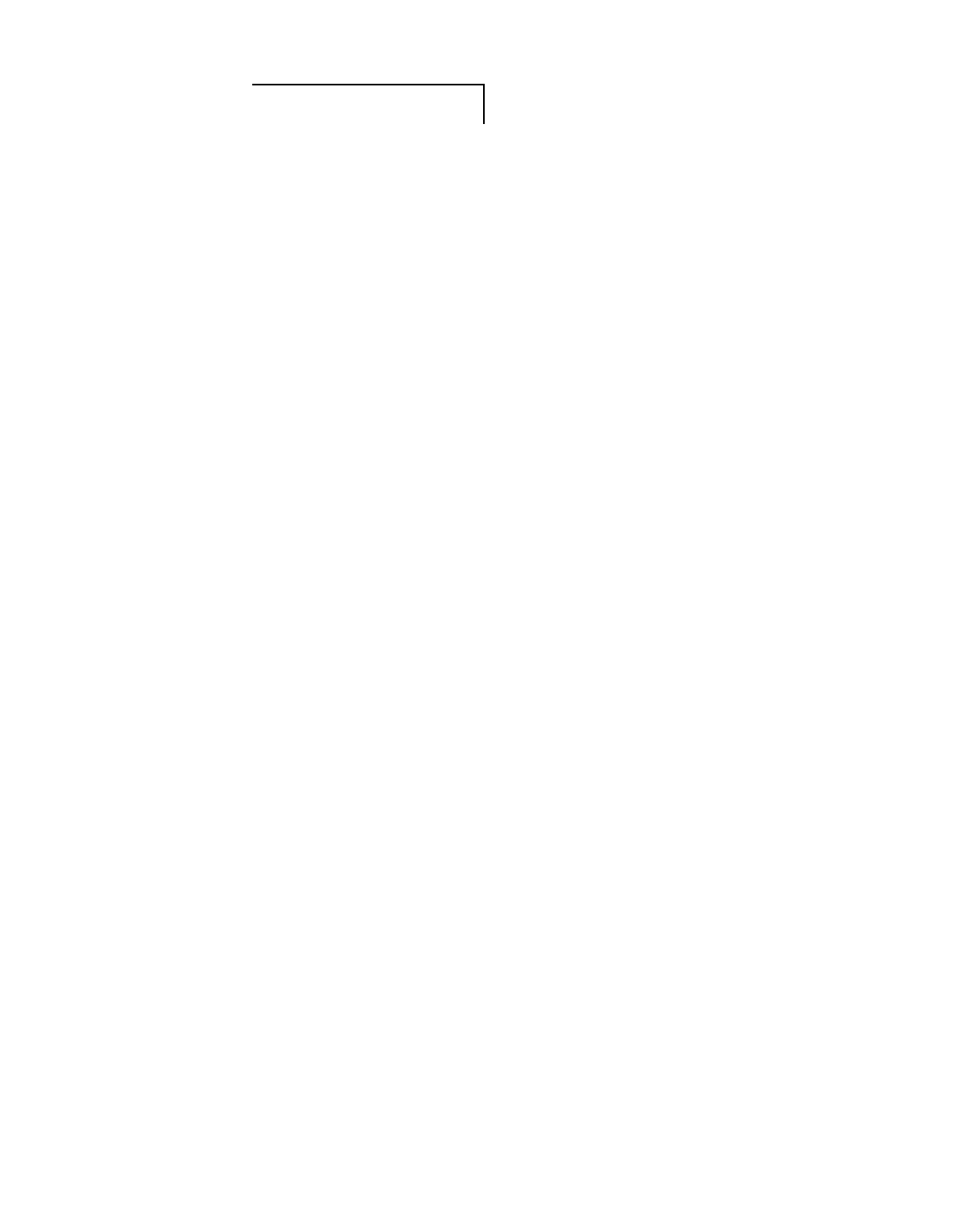| M I C ENGLISH SCHOOL, AKALAD     |            |                                    |  |
|----------------------------------|------------|------------------------------------|--|
| <b>ACADEMIC CALENDER 2021-22</b> |            |                                    |  |
|                                  |            | 2021-JULY                          |  |
| <b>DATE</b>                      | <b>DAY</b> | <b>SIGNIFICANCE</b>                |  |
| 7/1/2021                         | Thursday   |                                    |  |
| 7/2/2021                         | Friday     |                                    |  |
| 7/3/2021                         | Saturday   |                                    |  |
| 7/4/2021                         | Sunday     | Holiday                            |  |
| 7/5/2021                         | Monday     | <b>Basheer Day</b>                 |  |
| 7/6/2021                         | Tuesday    |                                    |  |
| 7/7/2021                         | Wednesday  |                                    |  |
| 7/8/2021                         | Thursday   |                                    |  |
| 7/9/2021                         | Friday     |                                    |  |
| 7/10/2021                        | Saturday   | Second Saturday-Holiday            |  |
| 7/11/2021                        | Sunday     | world Population Day               |  |
| 7/12/2021                        | Monday     | Class Test for std I - VIII        |  |
| 7/13/2021                        | Tuesday    |                                    |  |
| 7/14/2021                        | Wednesday  |                                    |  |
| 7/15/2021                        | Thursday   |                                    |  |
| 7/16/2021                        | Friday     |                                    |  |
| 7/17/2021                        | Saturday   |                                    |  |
| 7/18/2021                        | Sunday     | Holiday                            |  |
| 7/19/2021                        | Monday     | <b>Eid Fest</b>                    |  |
| 7/20/2021                        | Tuesday    | School closes for Eid Holidays     |  |
| 7/21/2021                        | Wednesday  |                                    |  |
| 7/22/2021                        | Thursday   |                                    |  |
| 7/23/2021                        | Friday     |                                    |  |
| 7/24/2021                        | Saturday   |                                    |  |
| 7/25/2021                        | Sunday     | Holiday                            |  |
| 7/26/2021                        | Monday     | School re-opens after Eid Holidays |  |
| 7/27/2021                        | Tuesday    |                                    |  |
| 7/28/2021                        | Wednesday  | Open Day for std I - X             |  |
| 7/29/2021                        | Thursday   |                                    |  |
| 7/30/2021                        | Friday     |                                    |  |
| 7/31/2021                        | Saturday   |                                    |  |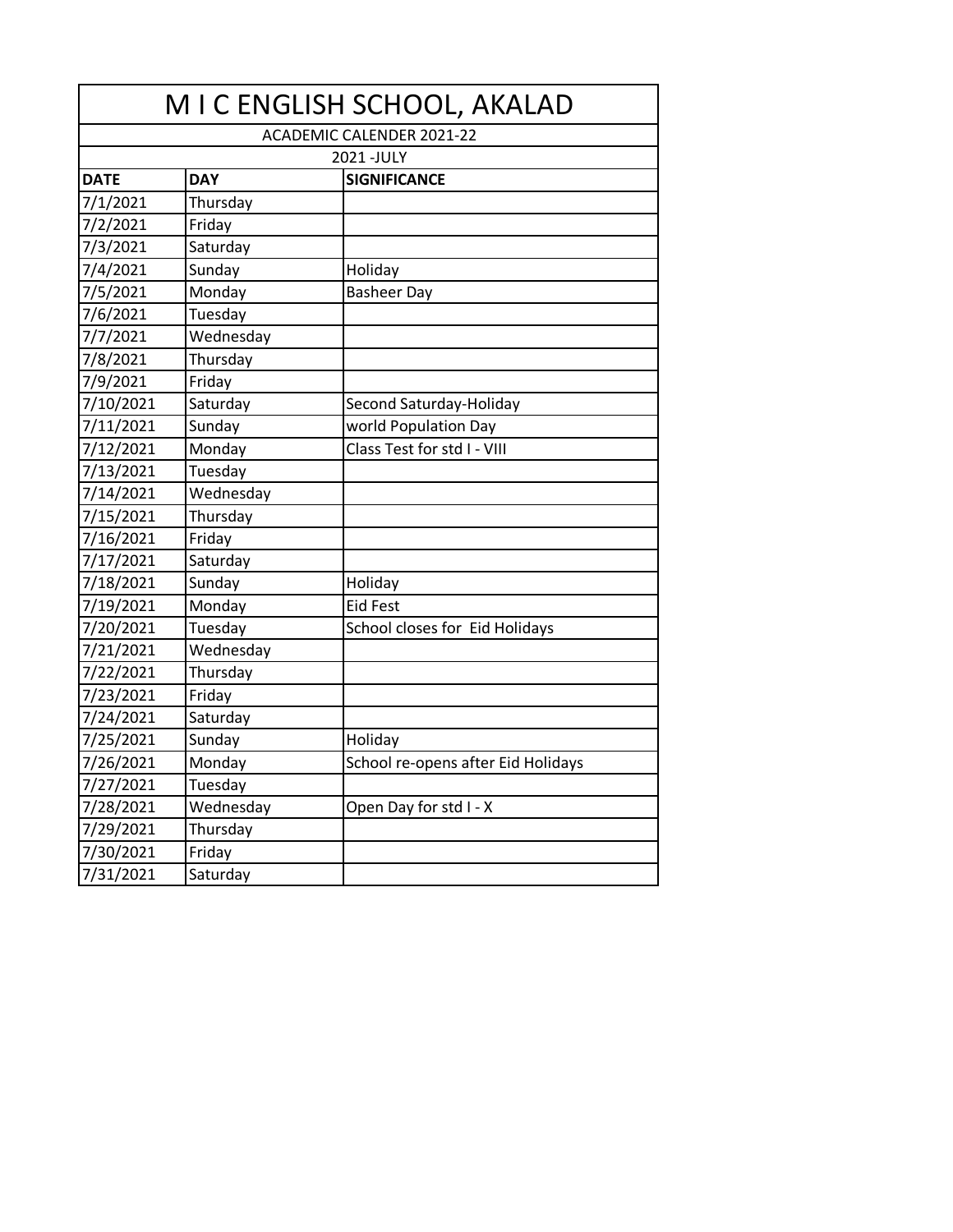| M I C ENGLISH SCHOOL, AKALAD     |            |                                    |  |
|----------------------------------|------------|------------------------------------|--|
| <b>ACADEMIC CALENDER 2021-22</b> |            |                                    |  |
| 2019 - AUGUST                    |            |                                    |  |
|                                  |            | <b>SIGNIFICANCE</b>                |  |
| <b>DATE</b>                      | <b>DAY</b> |                                    |  |
| 8/1/2021                         | Sunday     | Holiday                            |  |
| 8/2/2021                         | Monday     |                                    |  |
| 8/3/2021                         | Tuesday    |                                    |  |
| 8/4/2021                         | Wednesday  |                                    |  |
| 8/5/2021                         | Thursday   |                                    |  |
| 8/6/2021                         | Friday     | Hiroshima Day                      |  |
| 8/7/2021                         | Saturday   |                                    |  |
| 8/8/2021                         | Sunday     | Holiday                            |  |
| 8/9/2021                         | Monday     | PT1 Examination begins             |  |
| 8/10/2021                        | Tuesday    |                                    |  |
| 8/11/2021                        | Wednesday  |                                    |  |
| 8/12/2021                        | Thursday   |                                    |  |
| 8/13/2021                        | Friday     |                                    |  |
| 8/14/2021                        | Saturday   | Second Saturday                    |  |
| 8/15/2021                        | Sunday     | Independence Day                   |  |
| 8/16/2021                        | Monday     | PT1 Examination ends               |  |
| 8/17/2021                        | Tuesday    | School closes for Onam Holidays    |  |
| 8/18/2021                        | Wednesday  |                                    |  |
| 8/19/2021                        | Thursday   |                                    |  |
| 8/20/2021                        | Friday     |                                    |  |
| 8/21/2021                        | Saturday   |                                    |  |
| 8/22/2021                        | Sunday     |                                    |  |
| 8/23/2021                        | Monday     |                                    |  |
| 8/24/2021                        | Tuesday    |                                    |  |
| 8/25/2021                        | Wednesday  | School reopens after Onam Holidays |  |
| 8/26/2021                        | Thursday   |                                    |  |
| 8/27/2021                        | Friday     |                                    |  |
| 8/28/2021                        | Saturday   |                                    |  |
| 8/29/2021                        | Sunday     |                                    |  |
| 8/30/2021                        | Monday     | SreeKrishna Jayanthi-Holiday       |  |
| 8/31/2021                        | Tuesday    | Open Day for Std I - X             |  |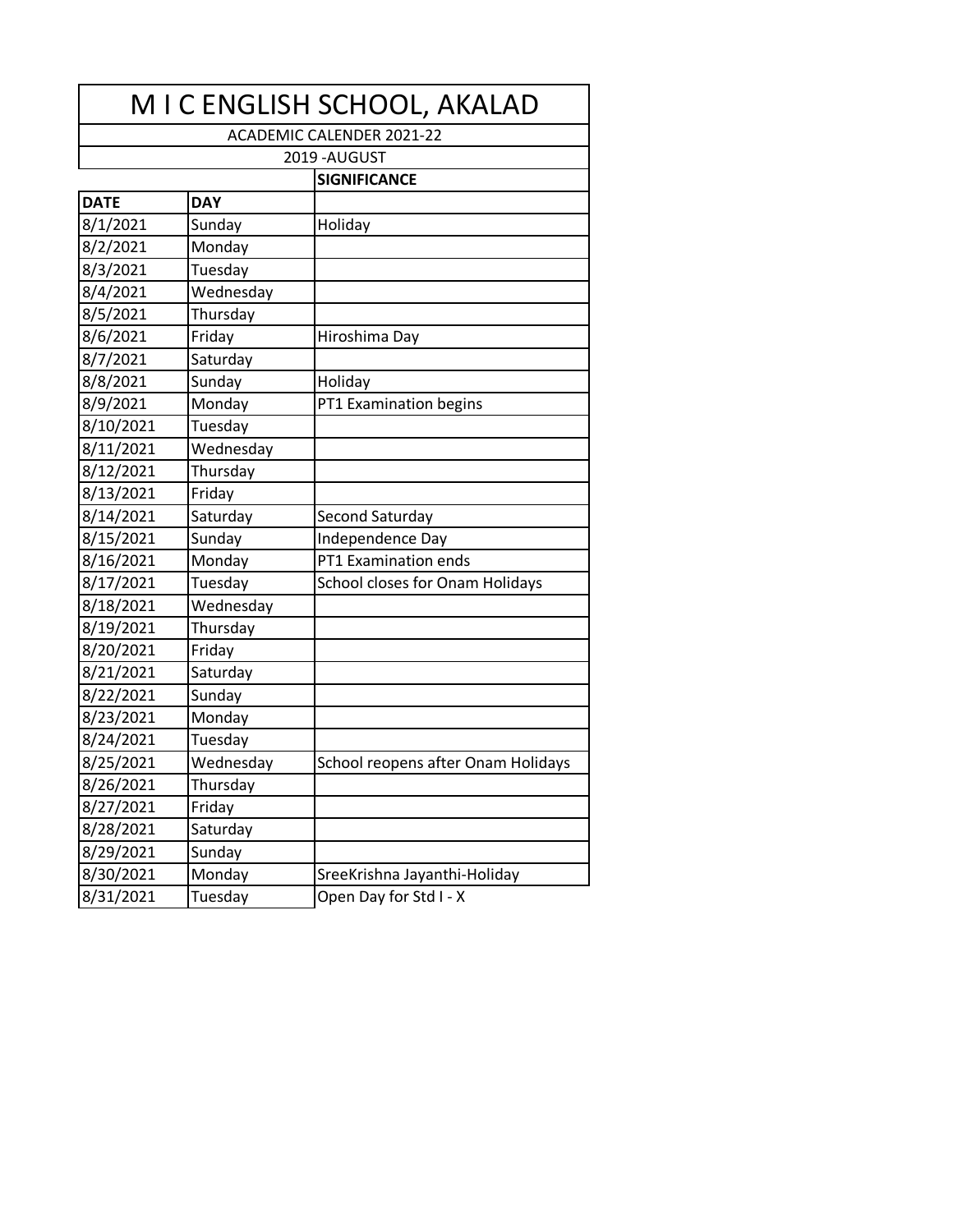| M I C ENGLISH SCHOOL, AKALAD     |                  |                          |  |
|----------------------------------|------------------|--------------------------|--|
| <b>ACADEMIC CALENDER 2021-22</b> |                  |                          |  |
|                                  | 2019 - SEPTEMBER |                          |  |
| <b>DATE</b>                      | <b>DAY</b>       | <b>SIGNIFICANCE</b>      |  |
| 9/1/2021                         | Wednesday        |                          |  |
| 9/2/2021                         | Thursday         |                          |  |
| 9/3/2021                         | Friday           |                          |  |
| 9/4/2021                         | Saturday         |                          |  |
| 9/5/2021                         | Sunday           | <b>Teachers Day</b>      |  |
| 9/6/2021                         | Monday           |                          |  |
| 9/7/2021                         | Tuesday          |                          |  |
| 9/8/2021                         | Wednesday        |                          |  |
| 9/9/2021                         | Thursday         |                          |  |
| 9/10/2021                        | Friday           |                          |  |
| 9/11/2021                        | Saturday         | Second Saturday-Holiday  |  |
| 9/12/2021                        | Sunday           | Holiday                  |  |
| 9/13/2021                        | Monday           |                          |  |
| 9/14/2021                        | Tuesday          |                          |  |
| 9/15/2021                        | Wednesday        |                          |  |
| 9/16/2021                        | Thursday         |                          |  |
| 9/17/2021                        | Friday           |                          |  |
| 9/18/2021                        | Saturday         |                          |  |
| 9/19/2021                        | Sunday           | Holiday                  |  |
| 9/20/2021                        | Monday           | <b>Hindi Divas</b>       |  |
| 9/21/2021                        | Tuesday          | SriNarayana Guru Samadhi |  |
| 9/22/2021                        | Wednesday        |                          |  |
| 9/23/2021                        | -<br>Thursday    |                          |  |
| 9/24/2021                        | Friday           |                          |  |
| 9/25/2021                        | Saturday         |                          |  |
| 9/26/2021                        | Sunday           | Holiday                  |  |
| 9/27/2021                        | Monday           |                          |  |
| 9/28/2021                        | Tuesday          |                          |  |
| 9/29/2021                        | Wednesday        |                          |  |
| 9/30/2021                        | Thursday         |                          |  |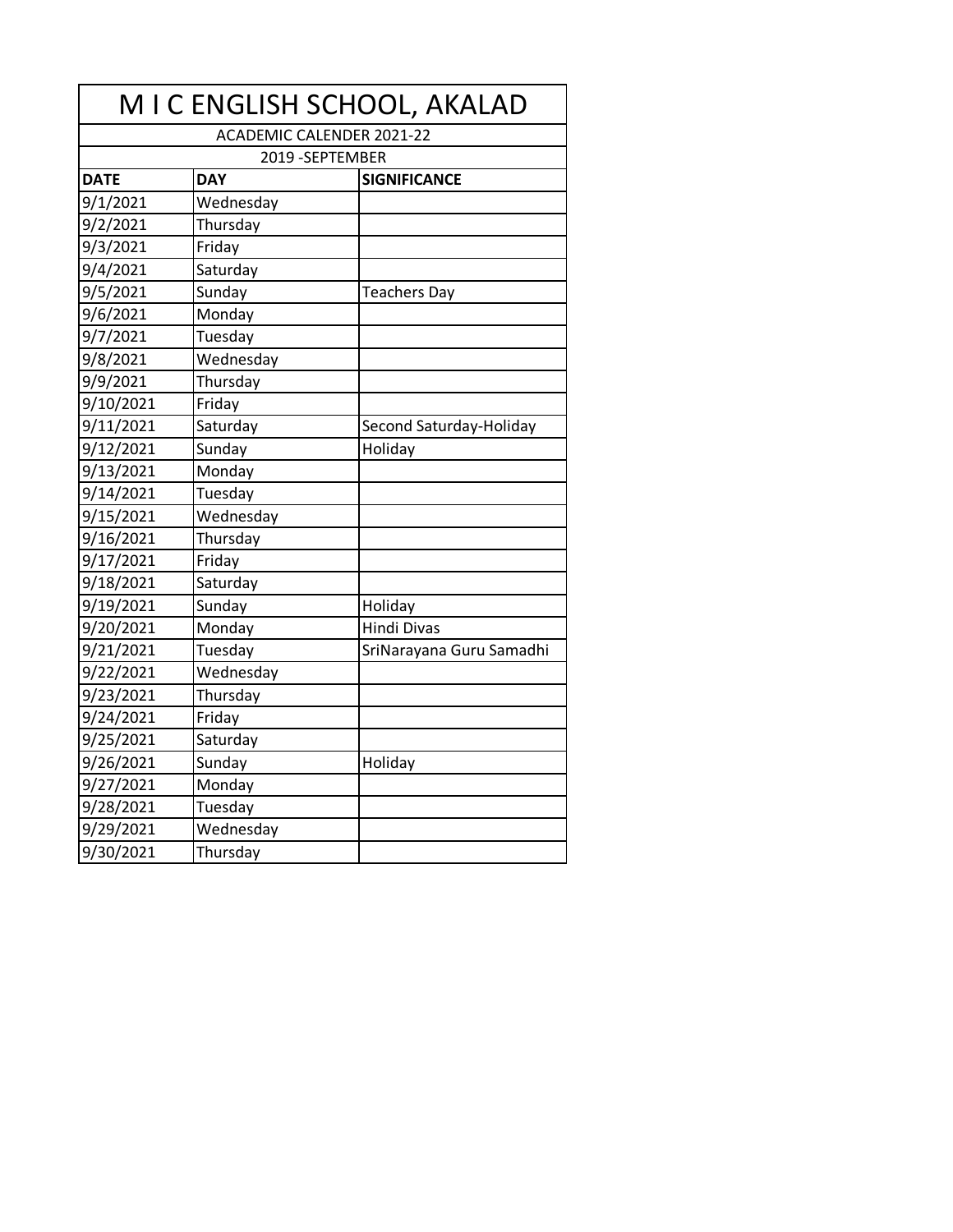|             |                                  | M I C ENGLISH SCHOOL, AKALAD  |
|-------------|----------------------------------|-------------------------------|
|             | <b>ACADEMIC CALENDER 2021-22</b> |                               |
|             | 2019-OCTOBER                     |                               |
| <b>DATE</b> | <b>DAY</b>                       | <b>SIGNIFICANCE</b>           |
| 10/1/2021   | Friday                           |                               |
| 10/2/2021   | Saturday                         | Gandhi Jayanti                |
| 10/3/2021   | Sunday                           | Holiday                       |
| 10/4/2021   | Monday                           |                               |
| 10/5/2021   | Tuesday                          | <b>First Term Examination</b> |
| 10/6/2021   | Wednesday                        |                               |
| 10/7/2021   | Thursday                         |                               |
| 10/8/2021   | Friday                           |                               |
| 10/9/2021   | Saturday                         | Second Saturday               |
| 10/10/2021  | Sunday                           |                               |
| 10/11/2021  | Monday                           |                               |
| 10/12/2021  | Tuesday                          |                               |
| 10/13/2021  | Wednesday                        |                               |
| 10/14/2021  | Thursday                         | Pooja Holiday                 |
| 10/15/2021  | Friday                           | Pooja Holiday                 |
| 10/16/2021  | Saturday                         |                               |
| 10/17/2021  | Sunday                           | Holiday                       |
| 10/18/2021  | Monday                           | Miladi Sherif Celebration     |
| 10/19/2021  | Tuesday                          | Miladi Sherif - Holiday       |
| 10/20/2021  | Wednesday                        |                               |
| 10/21/2021  | Thursday                         |                               |
| 10/22/2021  | Friday                           |                               |
| 10/23/2021  | Saturday                         |                               |
| 10/24/2021  | Sunday                           | Holiday                       |
| 10/25/2021  | Monday                           |                               |
| 10/26/2021  | Tuesday                          |                               |
| 10/27/2021  | Wednesday                        |                               |
| 10/28/2021  | Thursday                         | Open Day                      |
| 10/29/2021  | Friday                           | <b>Arts Fest</b>              |
| 10/30/2021  | Saturday                         | <b>Arts Fest</b>              |
| 10/31/2021  | Sunday                           |                               |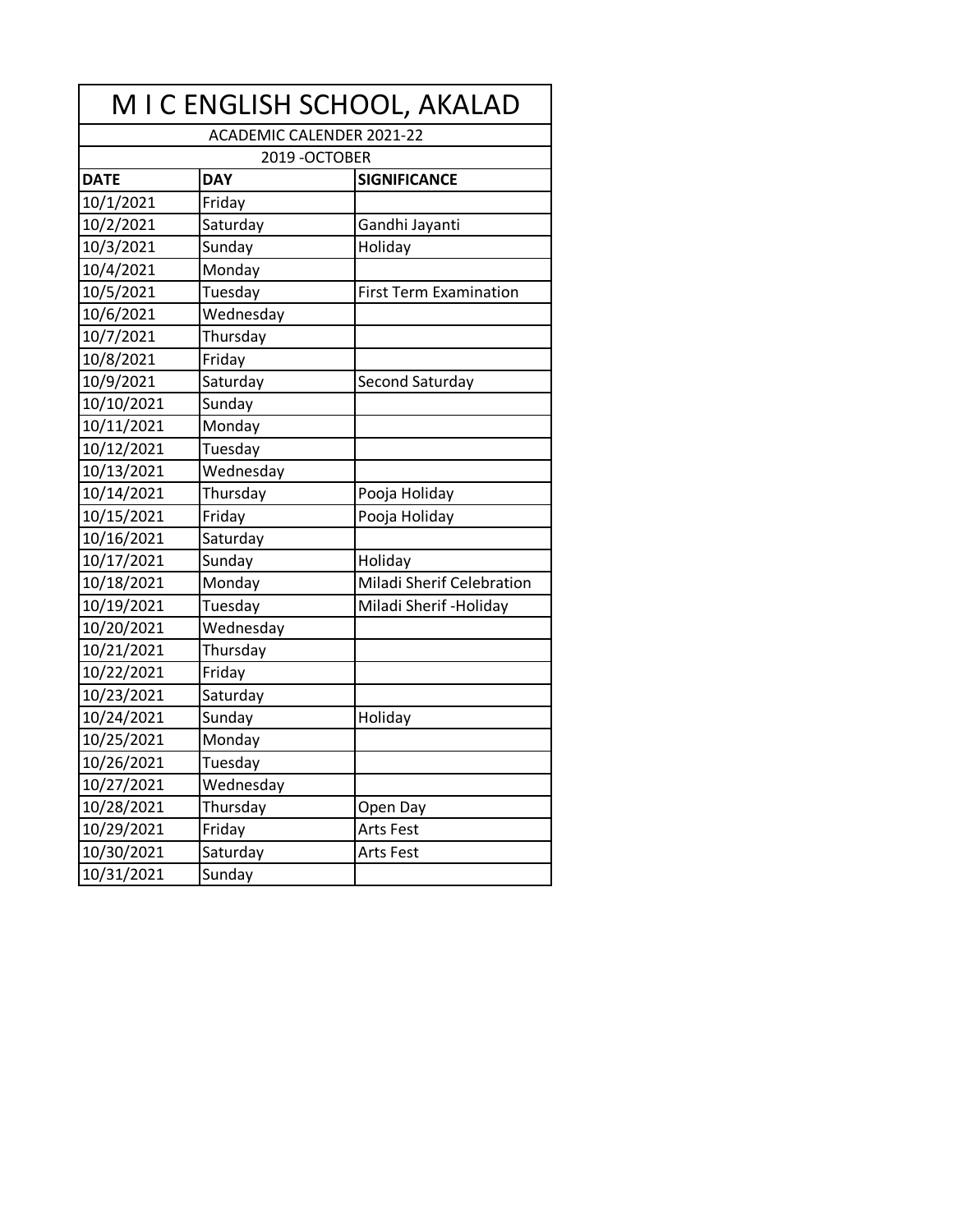|                                  |            | M I C ENGLISH SCHOOL, AKALAD |  |
|----------------------------------|------------|------------------------------|--|
| <b>ACADEMIC CALENDER 2021-22</b> |            |                              |  |
|                                  |            | 2019 - NOVEMBER              |  |
| <b>DATE</b>                      | <b>DAY</b> | <b>SIGNIFICANCE</b>          |  |
| 11/1/2021                        | Monday     | Kerala Piravi                |  |
| 11/2/2021                        | Tuesday    |                              |  |
| 11/3/2021                        | Wednesday  |                              |  |
| 11/4/2021                        | Thursday   | Deepavali-Holiday            |  |
| 11/5/2021                        | Friday     |                              |  |
| 11/6/2021                        | Saturday   |                              |  |
| 11/7/2021                        | Sunday     | Holiday                      |  |
| 11/8/2021                        | Monday     |                              |  |
| 11/9/2021                        | Tuesday    |                              |  |
| 11/10/2021                       | Wednesday  |                              |  |
| 11/11/2021                       | Thursday   |                              |  |
| 11/12/2021                       | Friday     |                              |  |
| 11/13/2021                       | Saturday   | Second Saturday-Holiday      |  |
| 11/14/2021                       | Sunday     | Children's Day               |  |
| 11/15/2021                       | Monday     |                              |  |
| 11/16/2021                       | Tuesday    |                              |  |
| 11/17/2021                       | Wednesday  |                              |  |
| 11/18/2021                       | Thursday   |                              |  |
| 11/19/2021                       | Friday     |                              |  |
| 11/20/2021                       | Saturday   |                              |  |
| 11/21/2021                       | Sunday     | Holiday                      |  |
| 11/22/2021                       | Monday     |                              |  |
| 11/23/2021                       | Tuesday    |                              |  |
| 11/24/2021                       | Wednesday  |                              |  |
| 11/25/2021                       | Thursday   |                              |  |
| 11/26/2021                       | Friday     | <b>Constitution Day</b>      |  |
| 11/27/2021                       | Saturday   |                              |  |
| 11/28/2021                       | Sunday     | Holiday                      |  |
| 11/29/2021                       | Monday     |                              |  |
| 11/30/2021                       | Tuesday    |                              |  |
|                                  |            |                              |  |
|                                  |            |                              |  |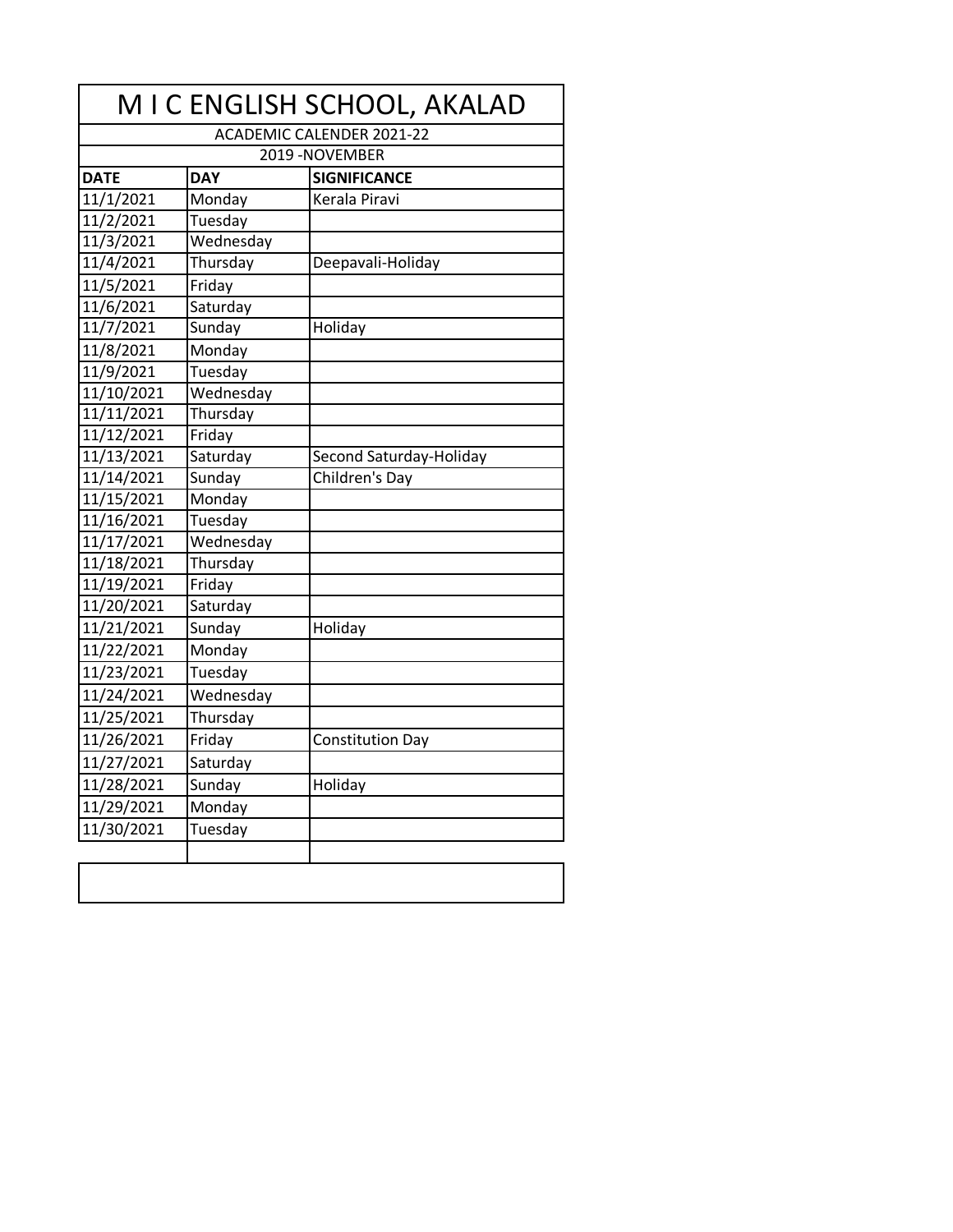| M I C ENGLISH SCHOOL, AKALAD     |            |                                        |  |
|----------------------------------|------------|----------------------------------------|--|
| <b>ACADEMIC CALENDER 2021-22</b> |            |                                        |  |
| <b>DECEMBER</b>                  |            |                                        |  |
| <b>DATE</b>                      | <b>DAY</b> | <b>SIGNIFICANCE</b>                    |  |
| 12/1/2021                        | Wednesday  | World Aids Day                         |  |
| 12/2/2021                        | Thursday   |                                        |  |
| 12/3/2021                        | Friday     | <b>Kids Fest</b>                       |  |
| 12/4/2021                        | Saturday   | <b>Kids Fest</b>                       |  |
| 12/5/2021                        | Sunday     | Holiday                                |  |
| 12/6/2021                        | Monday     |                                        |  |
| 12/7/2021                        | Tuesday    |                                        |  |
| 12/8/2021                        | Wednesday  |                                        |  |
| 12/9/2021                        | Thursday   |                                        |  |
| 12/10/2021                       | Friday     | Human Rights Day                       |  |
| 12/11/2021                       | Saturday   | Second Saturday-Holiday                |  |
| 12/12/2021                       | Sunday     | Holiday                                |  |
| 12/13/2021                       | Monday     |                                        |  |
| 12/14/2021                       | Tuesday    |                                        |  |
| 12/15/2021                       | Wednesday  |                                        |  |
| 12/16/2021                       | Thursday   |                                        |  |
| 12/17/2021                       | Friday     |                                        |  |
| 12/18/2021                       | Saturday   |                                        |  |
| 12/19/2021                       | Sunday     | Holiday                                |  |
| 12/20/2021                       | Monday     | <b>Orientation Program for Parents</b> |  |
| 12/21/2021                       | Tuesday    |                                        |  |
| 12/22/2021                       | Wednesday  | Class PTA for KG-X                     |  |
| 12/23/2021                       | Thursday   | PTA Exe. Committee Meeting             |  |
| 12/24/2021                       | Friday     | School Closes for X-Mas Holidays       |  |
| 12/25/2021                       | Saturday   |                                        |  |
| 12/26/2021                       | Sunday     |                                        |  |
| 12/27/2021                       | Monday     |                                        |  |
| 12/28/2021                       | Tuesday    |                                        |  |
| 12/29/2021                       | Wednesday  |                                        |  |
| 12/30/2021                       | Thursday   |                                        |  |
| 12/31/2021                       | Friday     |                                        |  |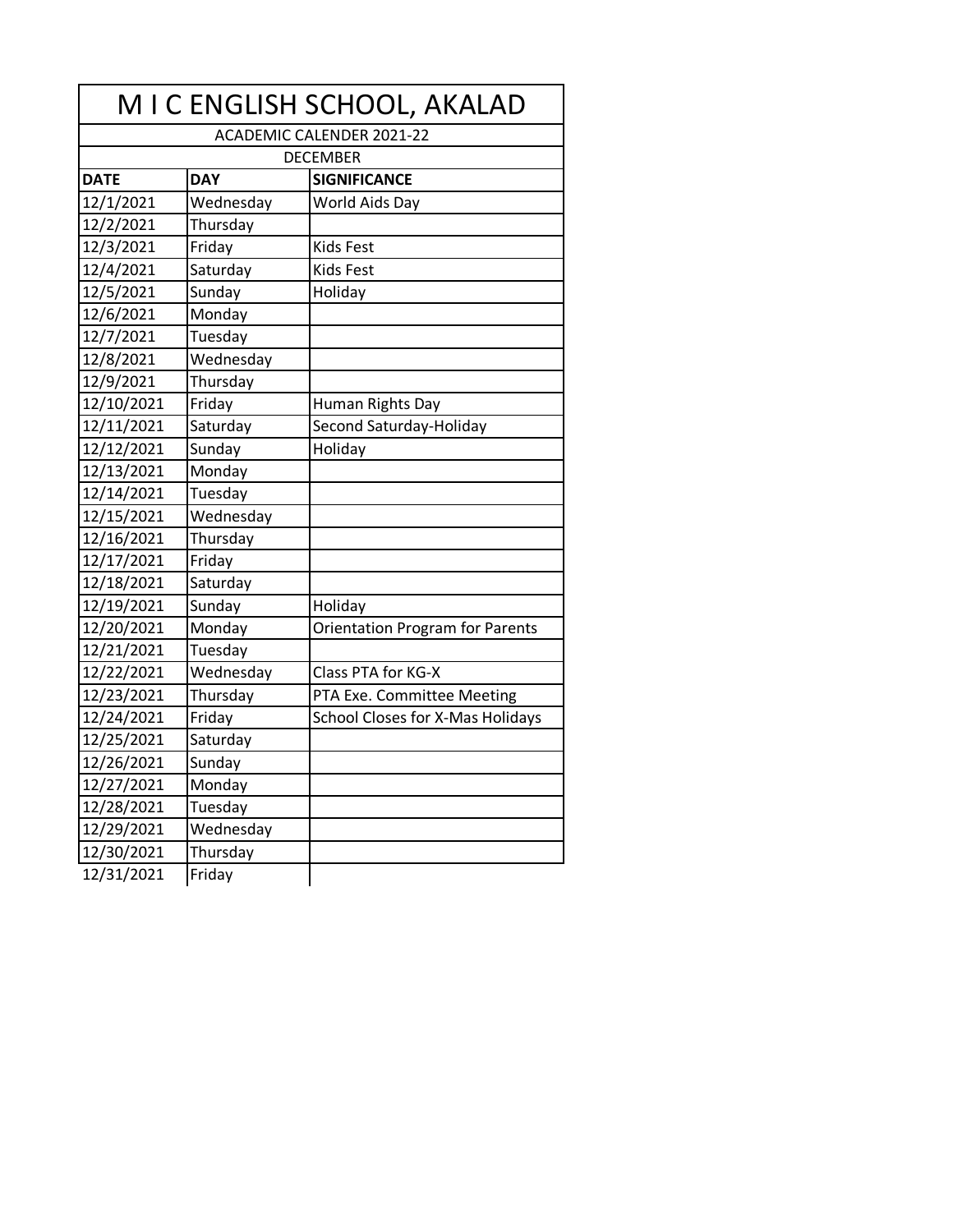| M I C ENGLISH SCHOOL, AKALAD     |            |                                    |
|----------------------------------|------------|------------------------------------|
| <b>ACADEMIC CALENDER 2021-22</b> |            |                                    |
|                                  |            | <b>JANUARY</b>                     |
| <b>DATE</b>                      | <b>DAY</b> | <b>SIGNIFICANCE</b>                |
| 1/1/2022                         | Saturday   | New Year Day                       |
| 1/2/2022                         | Sunday     | Holiday                            |
| 1/3/2022                         | Monday     | School Re-opens after X-mas        |
| 1/4/2022                         | Tuesday    |                                    |
| 1/5/2022                         | Wednesday  |                                    |
| 1/6/2022                         | Thursday   |                                    |
| 1/7/2022                         | Friday     |                                    |
| 1/8/2022                         | Saturday   | Second Saturday-Holiday            |
| 1/9/2022                         | Sunday     | Holiday                            |
| 1/10/2022                        | Monday     |                                    |
| 1/11/2022                        | Tuesday    |                                    |
| 1/12/2022                        | Wednesday  | <b>Award Function</b>              |
| 1/13/2022                        | Thursday   |                                    |
| 1/14/2022                        | Friday     |                                    |
| 1/15/2022                        | Saturday   |                                    |
| 1/16/2022                        | Sunday     |                                    |
| 1/17/2022                        | Monday     | <b>Srcond Periodic Test Begins</b> |
| 1/18/2022                        | Tuesday    |                                    |
| 1/19/2022                        | Wednesday  |                                    |
| 1/20/2022                        | Thursday   |                                    |
| 1/21/2022                        | Friday     | Holiday                            |
| 1/22/2022                        | Saturday   |                                    |
| 1/23/2022                        | Sunday     |                                    |
| 1/24/2022                        | Monday     |                                    |
| 1/25/2022                        | Tuesday    | <b>Second Periodic Test Ends</b>   |
| 1/26/2022                        | Wednesday  | Republic Day                       |
| $\frac{1}{27/2022}$              | Thursday   |                                    |
| 1/28/2022                        | Friday     |                                    |
| 1/29/2022                        | Saturday   |                                    |
| 1/30/2022                        | Sunday     | Martyrs' Day                       |
| 1/31/2022                        | Monday     |                                    |
|                                  |            |                                    |

Martyrs' Day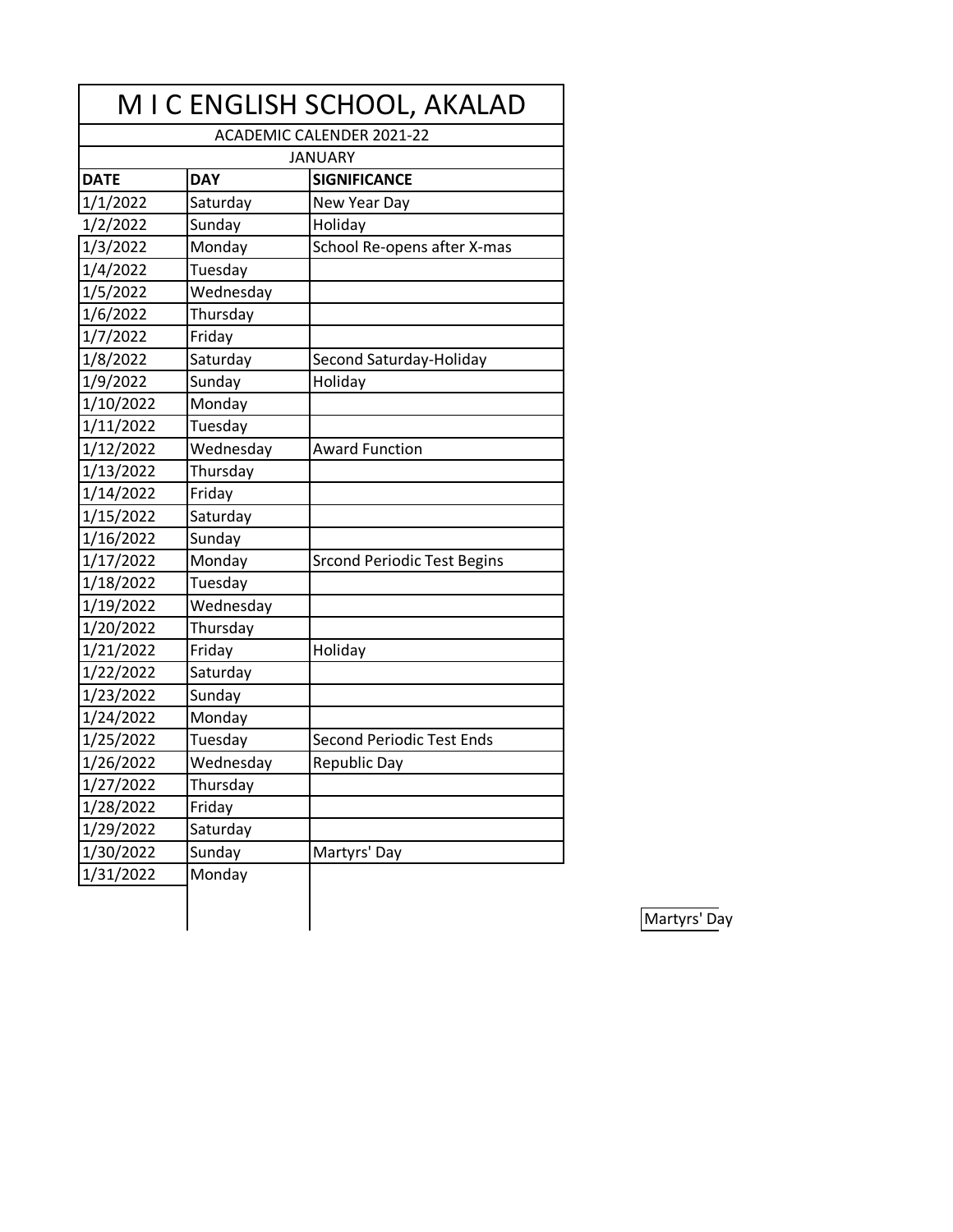| M I C ENGLISH SCHOOL, AKALAD     |            |                                         |  |
|----------------------------------|------------|-----------------------------------------|--|
| <b>ACADEMIC CALENDER 2021-22</b> |            |                                         |  |
|                                  |            | <b>FEBRUARY</b>                         |  |
| <b>DATE</b>                      | <b>DAY</b> | <b>SIGNIFICANCE</b>                     |  |
| 2/1/2022                         | Tuesday    |                                         |  |
| 2/2/2022                         | Wednesday  |                                         |  |
| 2/3/2022                         | Thursday   |                                         |  |
| 2/4/2022                         | Friday     |                                         |  |
| 2/5/2022                         | Saturday   |                                         |  |
| 2/6/2022                         | Sunday     | Holiday                                 |  |
| 2/7/2022                         | Monday     |                                         |  |
| 2/8/2022                         | Tuesday    |                                         |  |
| 2/9/2022                         | Wednesday  | Motivation Class for IX &X              |  |
| 2/10/2022                        | Thursday   |                                         |  |
| 2/11/2022                        | Friday     | PTA Exe.Committee Meeting               |  |
| 2/12/2022                        | Saturday   | Second Saturday-Holiday                 |  |
| 2/13/2022                        | Sunday     | Holiday                                 |  |
| 2/14/2022                        | Monday     |                                         |  |
| 2/15/2022                        | Tuesday    | Open House for KG-IX                    |  |
| 2/16/2022                        | Wednesday  |                                         |  |
| 2/17/2022                        | Thursday   |                                         |  |
| 2/18/2022                        | Friday     |                                         |  |
| 2/19/2022                        | Saturday   |                                         |  |
| 2/20/2022                        | Sunday     | Holiday                                 |  |
| 2/21/2022                        | Monday     | <b>First Revision Test For X Begins</b> |  |
| 2/22/2022                        | Tuesday    | Model Examination for IX Begins         |  |
| 2/23/2022                        | Wednesday  |                                         |  |
| 2/24/2022                        | Thursday   |                                         |  |
| 2/25/2022                        | Friday     | <b>First Revision Test For X ends</b>   |  |
| 2/26/2022                        | Saturday   | IXExam EndsStudy Tour for IX&X          |  |
| 2/27/2022                        | Sunday     | Holiday                                 |  |
| 2/28/2022                        | Monday     | <b>National Science Day</b>             |  |